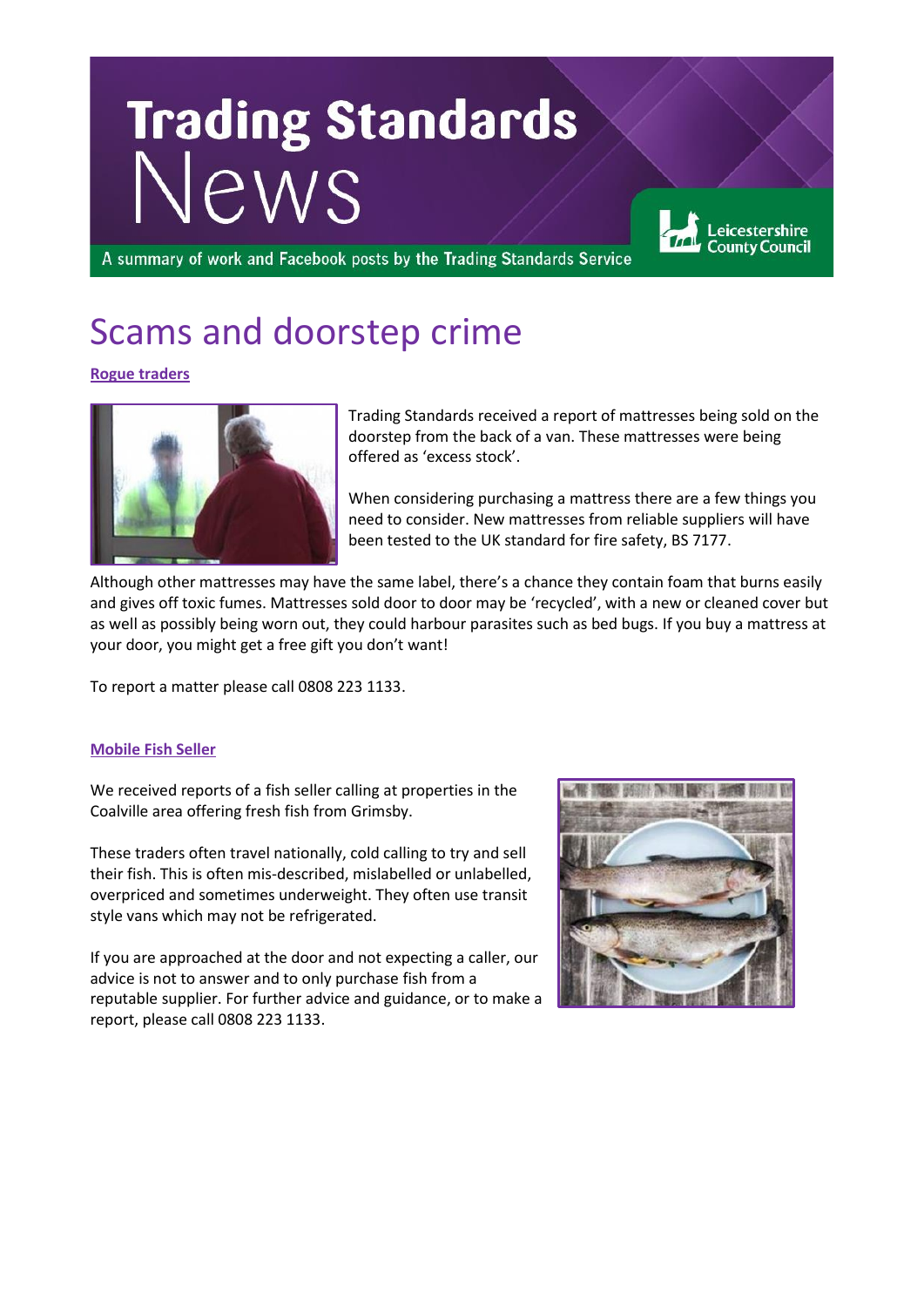## **Courier scam**



Beware of texts claiming to be from a parcel company. They inform the recipient that a delivery attempt was made and ask them to follow a link to arrange redelivery.

The link takes you to a copycat website asking for personal details and a small fee for "redelivery". Scammers will then use your details to contact you again and scam you further.

Suspicious texts should be forwarded to 7726 which spells "SPAM" on your phone keypad.

#### **WhatsApp scam**

A Leicestershire resident received this clever WhatsApp Scam. She was contacted by someone pretending to be her son who claimed to be having a financial emergency and asked for money.

**STOP:** Take Five before you respond! Make sure your WhatsApp two-step verification is switched on to protect your account; that you're happy with your privacy settings, and your six-digit pin is secure

**THINK:** Does this request make sense? Are they asking you to share a PIN code which has been sent to you? Are they asking for money?



Remember that scammers prey on people's kindness, trust, and willingness to help. Taking over your account could enable them to deceive others on your contact list.

**CALL:** Verify if that really is your family or friend by calling them directly or asking for a voice note. Only when you're 100% sure the request is from someone you know and trust, should you consider it.

You can forward any scam texts to 7726.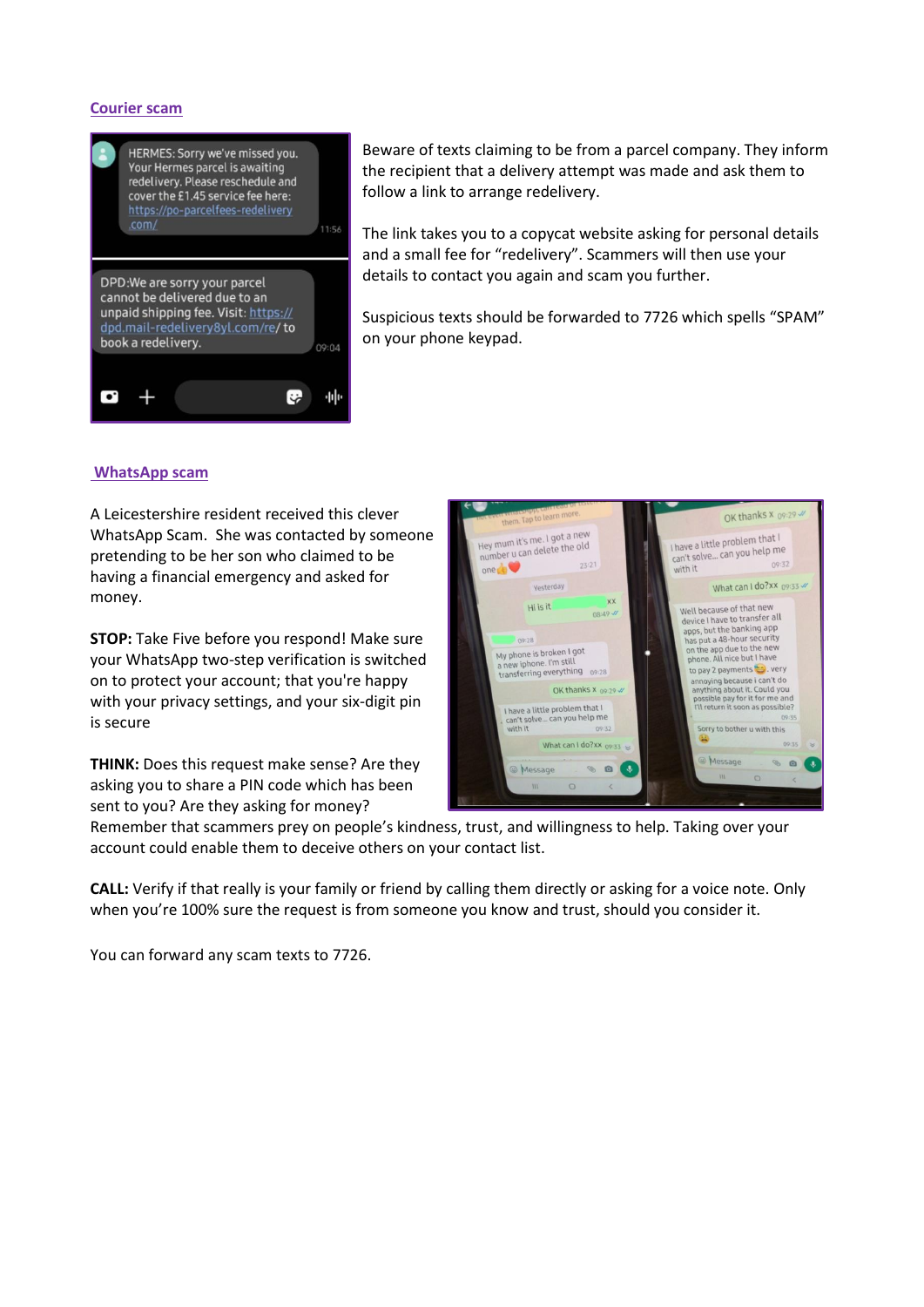## **Social Media quizzes**



Have you seen quizzes on social media that seem like harmless fun?

This harmless quiz could let scammers crack your password and security questions and put you at risk of identity theft.

To find out how to further protect yourself go to [https://www.actionfraud.police.uk/a-z-of](https://www.actionfraud.police.uk/a-z-of-fraud/identity-fraud-and-identity-theft)[fraud/identity-fraud-and-identity-theft](https://www.actionfraud.police.uk/a-z-of-fraud/identity-fraud-and-identity-theft)

## Product & Food Safety

Trading Standards officers attend East Midlands Airport 4 days a week to check the safety of goods being imported into the UK. The type of goods examined are those that pose the most risk to consumers, including toys, electrical products, cosmetics, and jewellery.



Our team at East Midlands airport recently came across a consignment of laser pointers.

A laser pointer should not have a beam of higher than Class 2 due to risk of eye injury. The pointers were tested by an expert, who confirmed that their laser power was Class 3B. This means they are hazardous as accidental eye exposure to the laser beam is likely to result in severe and permanent damage to the eye.

The pointers should not go on general sale to the public and will now be destroyed.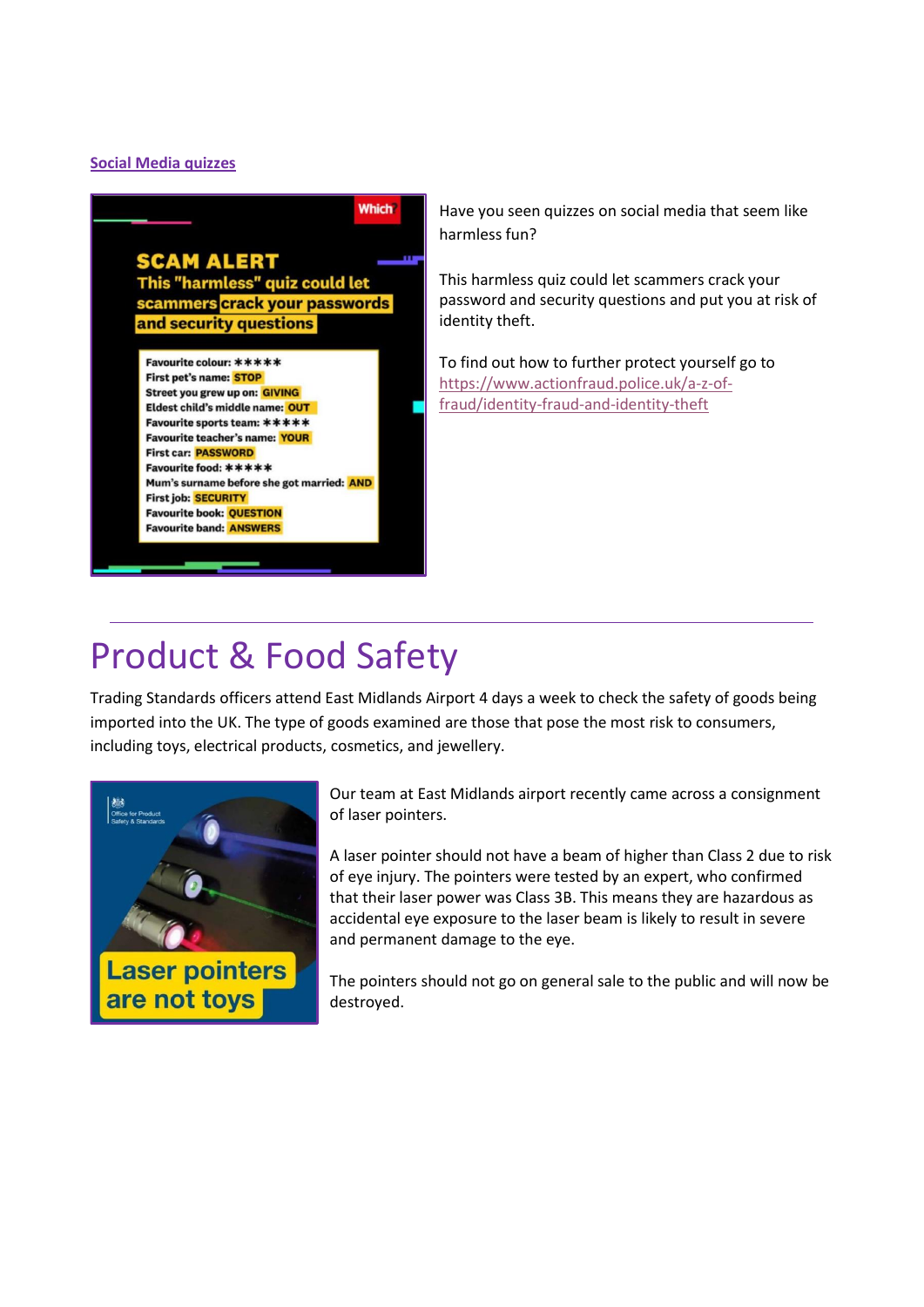We recently submitted a hairdryer for electrical testing that Officers had seen being imported through East Midlands Airport.

The test house examined the hairdryer and found that although it had overheating protection, it didn't work correctly, and the hairdryer set on fire. These goods were detained and will now be destroyed.

Our advice is always to buy from a reputable High Street supplier.



## **Food Safety**



New Year, New You?

Be wary of offers of weight loss pills with dubious credentials and only buy from reputable sources.

The National Food Crime Unit (part of Food Standards Agency) recently prosecuted a seller of diet pills which contained DNP, a highly toxic industrial chemical. DNP is poisonous to humans and can cause serious physical side effects, even death.

If you suffer with an allergy, it is important that you tell the business who are providing your food so that they can ensure that the food they serve you is safe.

If you have any concerns about the allergen information provided by a food business, or they don't have any information at all, you can report your concerns to Trading Standards via Citizen's Advice on 0808 223 1133.

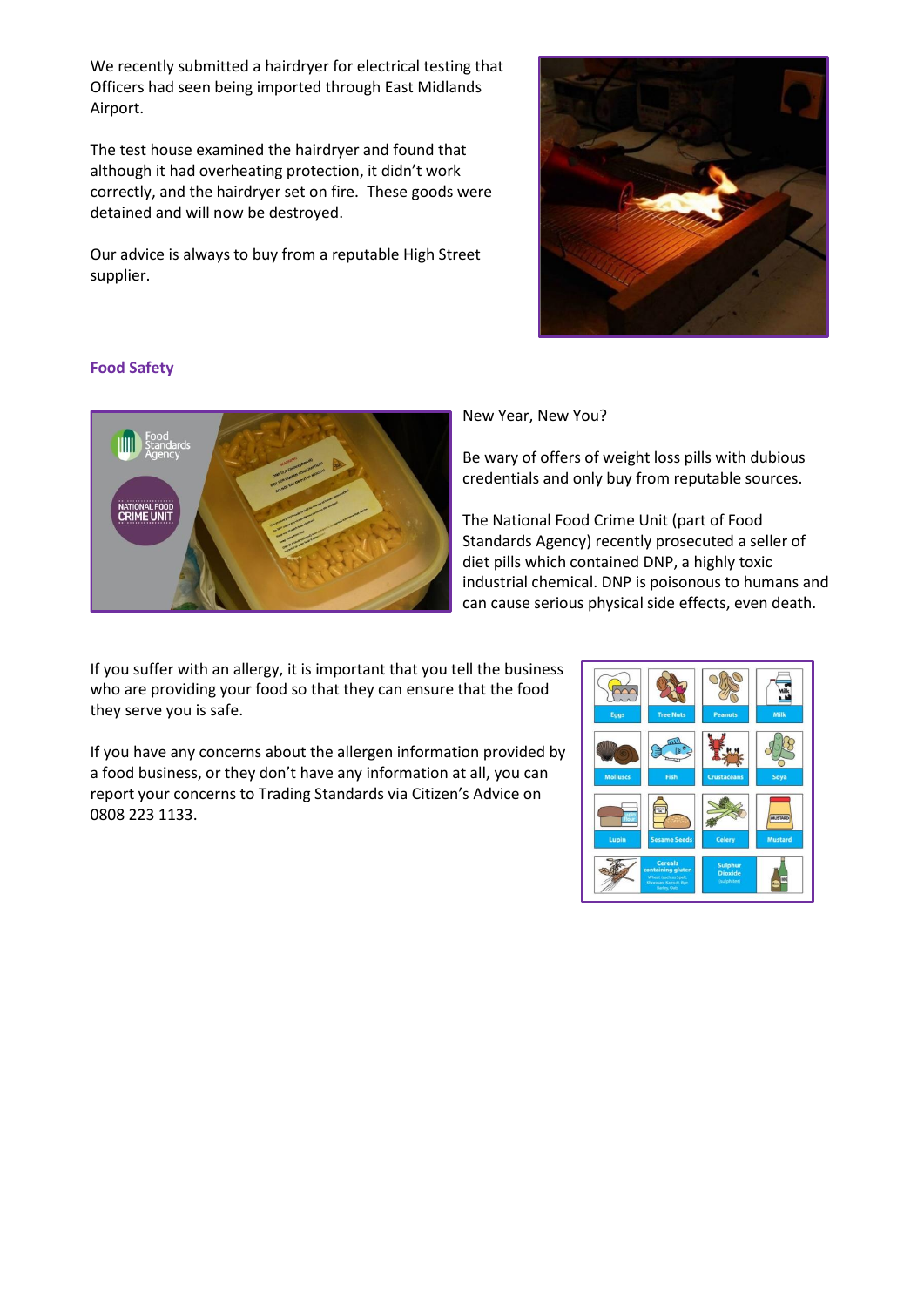# Illegal tobacco



Trading Standards officers carried out illegal tobacco visits on retailers in Leicestershire with the support of our colleagues at Leicestershire Police and Rico, the sniffer dog from Wagtail UK Limited.

The visits were carried out as part of Operation CeCe, which is a National Trading Standards and HMRC initiative to tackle illegal tobacco.

The sale of cheap, illegal tobacco brings criminals into our neighbourhoods, it is an obstacle to those wanting to give up smoking and it creates an unfair trading environment for our law-abiding businesses. It is also a part of serious and organised crime linked to people trafficking and drug smuggling.

Keep it out of our communities by reporting it on our website or via Citizens Advice Consumer Service on 0808 223 1133.

# Animal health and welfare

An avian flu prevention zone is in force across the whole of the UK and if you keep birds commercially or as pets, it is now a legal requirement to follow strict biosecurity measures to help protect them.

You now need to:

- Keep domestic ducks and geese separate from other poultry
- Ensure the areas where birds are kept are unattractive to wild birds, for example, by netting ponds, and by removing wild bird food sources
- Feed and water your birds in enclosed areas to discourage wild birds
- Minimise movement in and out of bird enclosures
- Clean and disinfect footwear and keep areas where birds live clean and tidy
- Reduce any existing contamination by cleansing and disinfecting concrete areas, and fencing off wet or boggy areas
- Keep free range birds within fenced areas, and ponds, watercourses permanent standing water must be fenced off

If you find any dead or sick birds, please don't touch them, or pick them up. Please report any dead swans, geese, ducks, or other dead wild birds, such as gulls or birds of prey, to the Defra helpline on 03459 33 55 77.

Bird keepers should report suspicion of disease in captive birds to the Animal and Plant Health Agency on 03000 200 301. More information on avian flu and the restrictions currently in force is available at [www.gov.uk/guidance/avian-influenza-bird-flu](https://www.gov.uk/guidance/avian-influenza-bird-flu?fbclid=IwAR3QTXOwwvOt9QEuWvJph5C_FDtBopuOlsg2hIMG_B2GtIPxO5Br3t0ijTc)

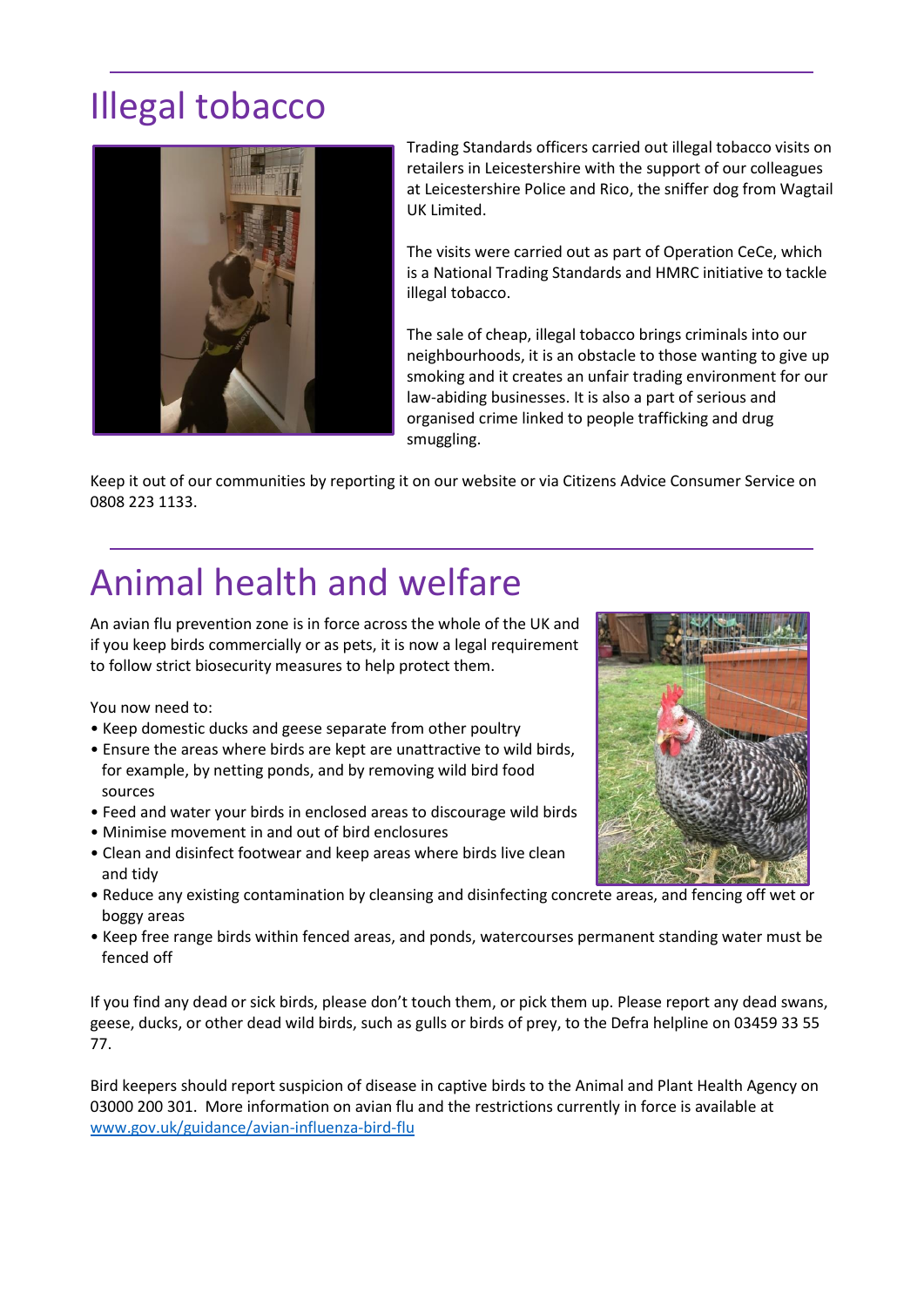

Our Animal Health Team investigates reports of concerns relating to farmed animal welfare.

A recent case resulted in a lifelong ban for a Leicestershire livestock keeper. Our Animal Health officers visited following reports of animals regularly escaping onto a nearby road and found a small flock of sheep that were not being attended to and several decaying carcasses.

If you wish to report any concerns you may have about the welfare of farmed animals use our online form a[t https://www.leicestershire.gov.uk/business-and-consumers/trading-standards](https://www.leicestershire.gov.uk/business-and-consumers/trading-standards)

# Advice

Leicestershire Trading Standards are warning residents to be on their guard when receiving texts, emails, or phone calls about their NHS Covid pass.

Always be wary of emails, texts and phone calls asking for personal details upfront. Criminals are using the NHS Covid pass as a way to target the public by convincing them to hand over money, financial details, and personal details.



Remember, your vaccination status is obtained FREE through the NHS App or website.

### **Goods What Are Your** bought in a **Consumer Rights?** shop The Consumer Rights Act 2015 says goods must be as described, fit for

purpose and of satisfactory quality. During the expected lifespan of your product you're entitled to the following:

| up to<br>30<br>days  | If your goods are faulty, you can get an immediate<br>refund.                                   |
|----------------------|-------------------------------------------------------------------------------------------------|
| up to<br>6<br>months | If it can't be repaired or replaced, then you're entitled<br>to a full refund in most cases.    |
| up to<br>6<br>vears  | If the goods do not last a reasonable length of time<br>you may be entitled to some money back. |

Having second thoughts about a recent purchase?

Remember that you have no legal rights to a refund if you simply change your mind about a shop bought product. Many shops have their own refund policy on unwanted items – always ask before you buy. Your legal rights on items bought in a shop are listed below.

If you need advice on any goods and services you have bought, call Citizens Advice Consumer Service on 0808 223 1133 or visit their website at [https://www.citizensadvice.org.uk/consumer/](https://www.citizensadvice.org.uk/consumer/?fbclid=IwAR3yMxCofTB-OY4gV1hPbv4PapNY5EmXA1F7DK91eZJe-pOsMDejZA1c64U)

You can't always trust the marketing. Images of wildlife or a logo with a leaf, can convince you that you're making an environmentally friendly choice. But that might not be the whole truth.

Find out more at <https://greenclaims.campaign.gov.uk/>